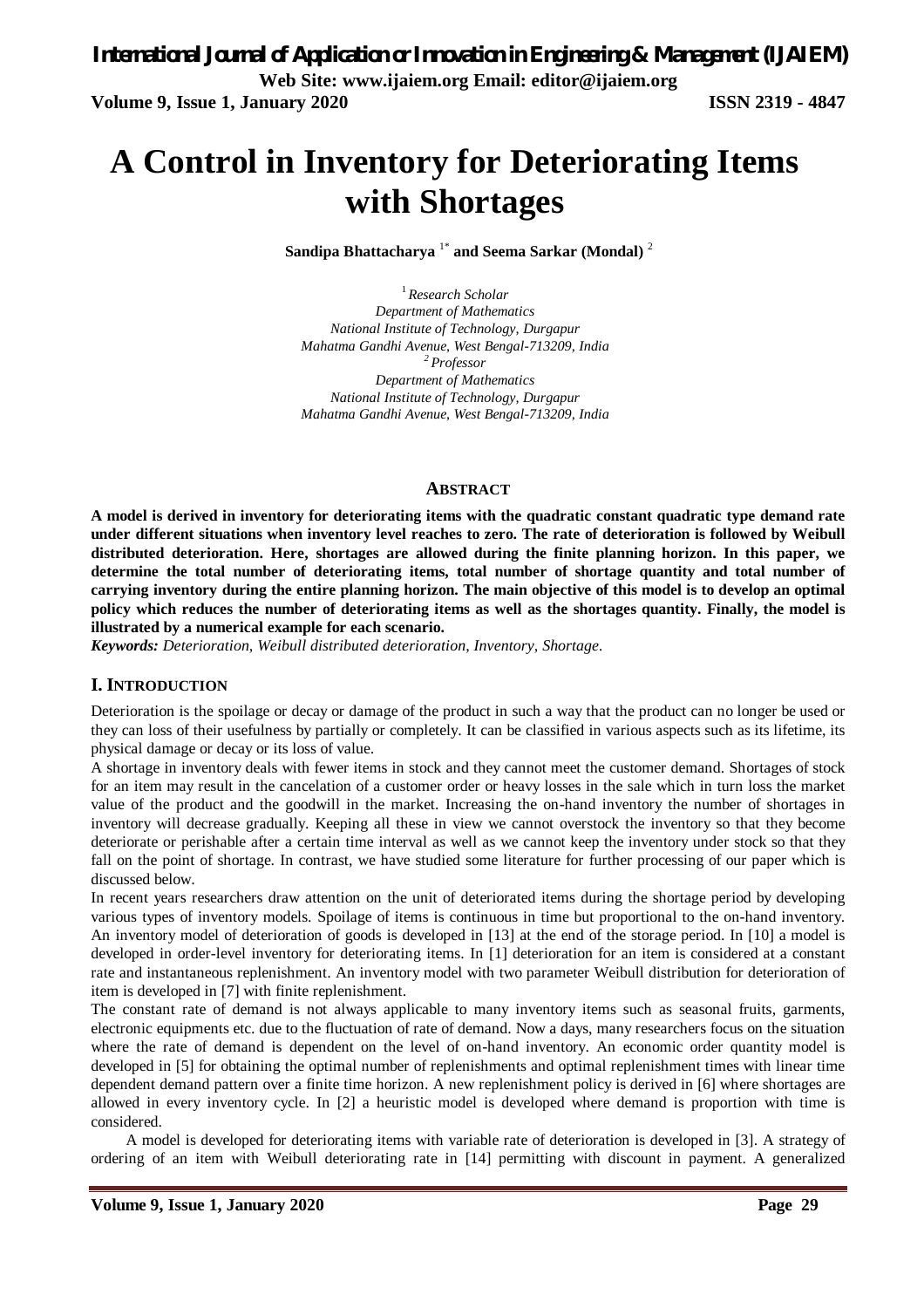# *International Journal of Application or Innovation in Engineering & Management (IJAIEM)*

**Web Site: [www.ijaiem.org](http://www.ijaiem.org) Email: [editor@ijaiem.org](mailto:editor@ijaiem.org)**

#### **Volume 9, Issue 1, January 2020 ISSN 2319 - 4847**

economic order quantity model with three parameter Weibull distribution is developed in [8] to determine the time of deterioration. In [4] an inventory model for deteriorating items is developed with instantaneous supply and linearly increasing demand. This is the extension of Philip's model where they considered the time of deterioration as a three parameter Weibull distribution. A model is developed in [9] where the payment is considered in three different cases to obtain an optimal solution for deteriorating items in an entire inventory system. In this paper the holding cost is taken as a linear function and it is directly dependent on time. A deterministic inventory model is developed in [11] with quantity discount, pricing and backordering when the stock of product is deteriorates with times. In [12] a deterministic inventory model for deteriorating items with price dependent demand rate, finite production rate and time varying deterioration rate is developed over a fixed time horizon.

In our paper, we consider the point of shortage in different scenarios where we determine the total number of shortage quantity, the total number of deteriorating items and total number of carrying inventory during the specified time interval in each case consequently we reduce the total number of shortage quantity and the total number of deteriorating items in inventory for the improvement of the entire inventory management system. Here, we consider the rate of demand is quadratic constant type and the rate of deterioration will be followed by Weibull distributed distribution. Finally, the model is illustrated with a numerical example in each case.

#### **II. NOTATIONS AND ASSUMPTIONS**

The fundamental notations and assumptions used in this paper are given below:

(i) The replenishment rate is infinite, thus the replenishment is instantaneous.

(ii) The demand rate  $R(t)$  which is positive is assumed to be a quadratic function of time, i.e.,

$$
R(t) = \begin{cases} a_1 + b_1 t + c_1 t^2; 0 \le t \le \mu_1 \\ D_0; \mu_1 \le t \le \mu_2 \\ a_2 - b_2 t - c_2 t^2; \mu_2 \le t \le T \end{cases}
$$

where  $\mu_1$  is time point changing from the increasing demand to constant demand and  $\mu_2$  is time point changing from constant demand to the decreasing quadratic demand.

(iii)  $I(t)$  is the level of inventory at any time  $t \in [0, T]$ 

(iv) T is the fixed length of each ordering cycle.

(v) Deterioration rate  $\theta$  follows Weibull Distribution,  $\theta = \alpha \beta t^{(\beta-1)}$ , where  $0 \le \alpha \le 1$ ,  $\beta \ge 1$  and  $t \ge 0$ 

(vi)  $t_1^*$  is the optimal time point when inventory level reach zero.

(vii) S is the maximum inventory level for the ordering cycle, such that  $S = I(0)$ .

(viii) Lead time is zero.

(ix) There is no repair or replacement of the deteriorated items.

#### **III. MATHEMATICAL FORMULATION**

In our paper, we consider an inventory model for deteriorating items where rate of demand is taken as quadraticconstant-quadratic type. Replenishment occurs at time  $t = t_1$  when the inventory level attains its maximum. From  $t = 0$ to  $t_1$  the inventory level gradually reduces due to the demand and deterioration of the items. At  $t_1$ , the inventory level becomes zero, then shortage is allowed to occur during the time interval  $(t_1, T)$ . The items which are completely backlogged are replaced by the next replenishment. In our model the following differential equations are described the total inventory system with the specified time interval:

$$
\frac{d}{dt}I(t) = \begin{cases}\n-\theta I(t) - R(t); 0 \prec t \prec t_1 \quad \text{(1)} \\
-R(t); t_1 \prec t \prec T \quad \text{(2)}\n\end{cases}
$$

with boundary condition  $I(t_1) = 0$ . We consider the following possible cases based on the values of  $t_1$ ,  $\mu_1$  and  $\mu_2$ .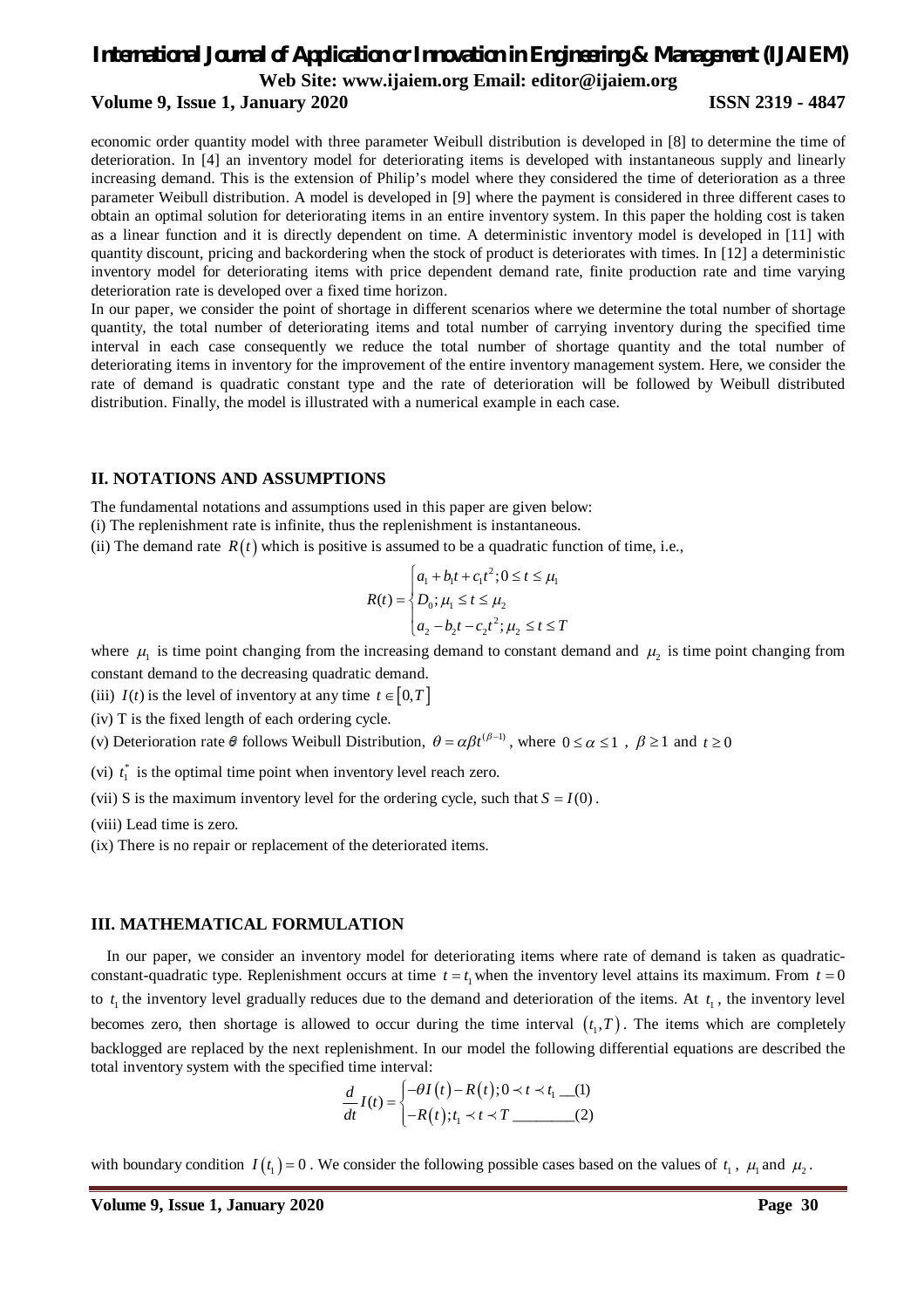**Volume 9, Issue 1, January 2020 ISSN 2319 - 4847**





Due to reasons of deterioration and quadratic type demand rate, the inventory level gradually diminishes during the period  $[0, t_1]$  and ultimately falls to zero at  $t_1$ . Then,

$$
\frac{d}{dt}I(t) = \begin{cases}\n-\theta I(t) - (a_1 + b_1 t + c_1 t^2); 0 \le t \le t_1 \quad \text{(3)} \\
-(a_1 + b_1 t + c_1 t^2); t_1 \le t \le \mu_1 \quad \text{(4)} \\
-D_0; \mu_1 \le t \le \mu_2 \quad \text{(5)} \\
-(a_2 - b_2 t - c_2 t^2); \mu_2 \le t \le T \quad \text{(6)}\n\end{cases}
$$

From equation (3) we obtain;

$$
I(t) = \left[a_1(t_1 - t) + \frac{b_1}{2}(t_1^2 - t^2) + \frac{c_1}{3}(t_1^3 - t^3) + \frac{a_1\alpha}{\beta + 1}(t_1^{\beta + 1} - t^{\beta + 1}) + \frac{b_1\alpha}{\beta + 2}(t_1^{\beta + 2} - t^{\beta + 2}) + \frac{c_1\alpha}{\beta + 3}(t_1^{\beta + 3} - t^{\beta + 3})\right] \times e^{\alpha t^{\beta}}; 0 \le t \le t_1
$$
 (7)

From equation (4) we obtain,

$$
I(t) = \left[ a_1 \left( t_1 - t \right) + \frac{b_1}{2} \left( t_1^2 - t^2 \right) + \frac{c_1}{3} \left( t_1^3 - t^3 \right) \right]; t_1 \le t \le \mu_1
$$
 (8)

From equation (5) we obtain,

$$
I(t) = -D_0 t + a_1 t_1 + \frac{b_1}{2} \left(t_1^2 + \mu_1^2\right) + \frac{c_1}{3} \left(t_1^3 + 2\mu_1^3\right); \mu_1 \le t \le \mu_2
$$
 (9)  

$$
I(\mu_2) = -D_0 \mu_2 + a_1 t_1 + \frac{b_1}{2} \left(t_1^2 + \mu_1^2\right) + \frac{c_1}{3} \left(t_1^3 + 2\mu_1^3\right)
$$

From equation (6) we obtain,

$$
I(t) = a_1 t_1 + \frac{b_1}{2} \left( t_1^2 + \mu_1^2 \right) + \frac{c_1}{3} \left( t_1^3 + 2\mu_1^3 \right) - a_2 t + \frac{b_2}{2} \left( t^2 + \mu_2^2 \right) + \frac{c_2}{3} \left( t^3 + 2\mu_3^3 \right); \mu_2 \le t \le T
$$
 (10)

From equation (7), **the beginning inventory level** can be computed as,

$$
S = \left( a_1 t_1 + \frac{b_1}{2} t_1^2 + \frac{c_1}{3} t_1^3 + a_1 \alpha \frac{t^{\beta+1}}{\beta+1} + b_1 \alpha \frac{t^{\beta+2}}{\beta+2} + c_1 \alpha \frac{t^{\beta+3}}{\beta+3} \right) \tag{11}
$$

Total number of items which deteriorate in the inventory  $\begin{bmatrix} 0, t_1 \end{bmatrix}$  is,

$$
D_T = S - \int_0^{t_1} R(t)dt = \left( a_1 \alpha \frac{t^{\beta+1}}{\beta+1} + b_1 \alpha \frac{t^{\beta+2}}{\beta+2} + c_1 \alpha \frac{t^{\beta+3}}{\beta+3} \right)
$$
(12)

Total number of inventory carried during  $\left(0,t_1\right)$  is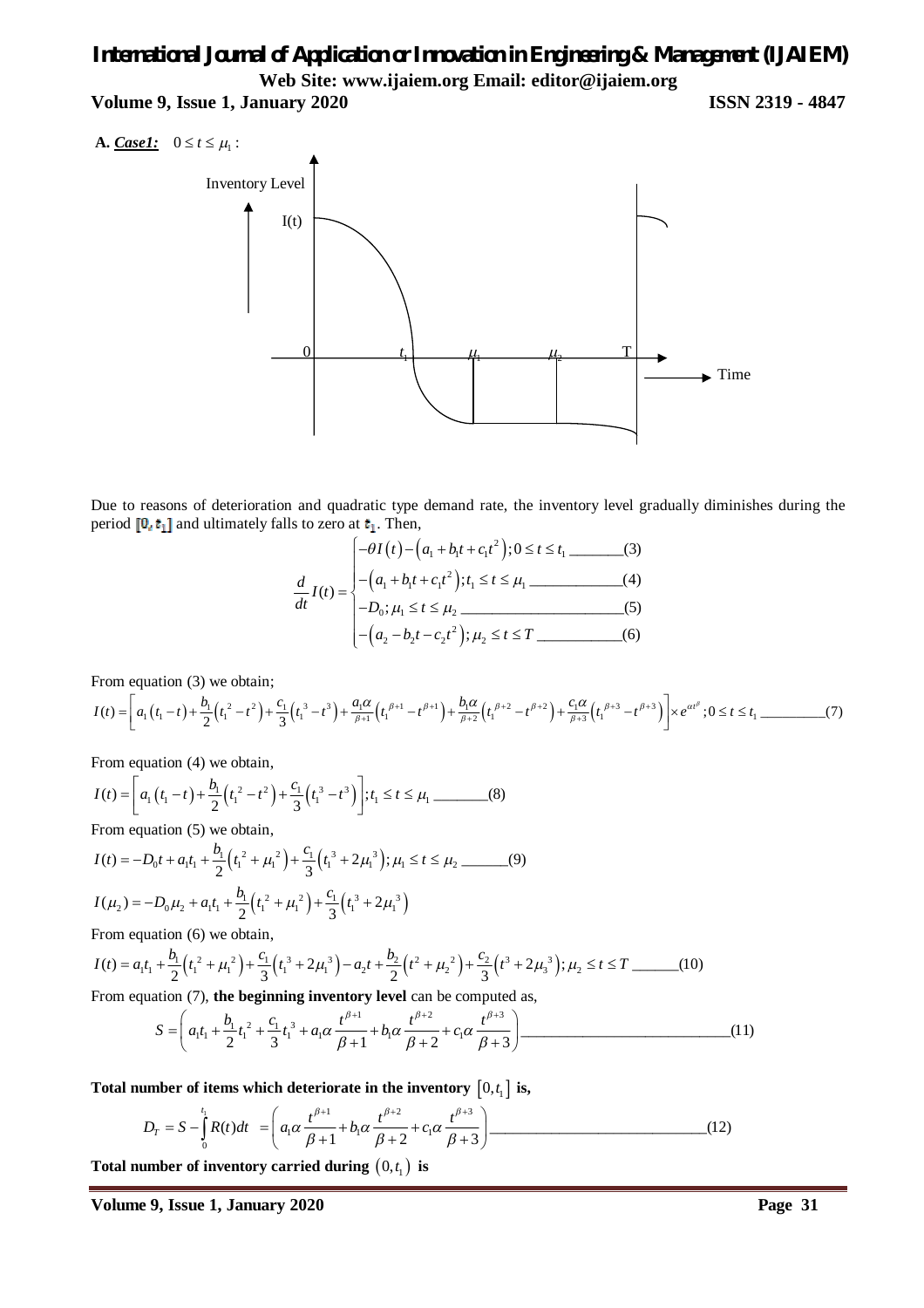**Volume 9, Issue 1, January 2020 ISSN 2319 - 4847**

$$
H_{T} = \int_{0}^{t_{1}} I(t)dt = \frac{a_{1}}{2}t_{1}^{2} + \frac{b_{1}}{3}t_{1}^{3} + \frac{c_{1}}{4}t_{1}^{4} + \frac{a_{1}\alpha\beta}{(\beta+1)\times(\beta+2)}t_{1}^{\beta+2} + \frac{b_{1}\alpha\beta}{(\beta+1)\times(\beta+3)}t_{1}^{\beta+3} + \frac{c_{1}\alpha\beta}{(\beta+1)\times(\beta+4)}t_{1}^{\beta+4}
$$
(13)

Total shortage quantity during the interval  $\bigl[t_1, T\bigr]$  is

$$
B_{T} = -\int_{t_{1}}^{T} I(t)dt = -\left[\int_{t_{1}}^{\mu_{1}} I(t)dt + \int_{\mu_{1}}^{u_{2}} I(t)dt\right]
$$
\n
$$
\Rightarrow B_{T} = -\left[\left\{a_{1}t_{1}\mu_{1} - \frac{a_{1}}{2}\left(t_{1}^{2} + \mu_{1}^{2}\right) + \frac{b_{1}}{2}t_{1}^{2}\mu_{1} - \frac{b_{1}}{6}\left(\mu_{1}^{3} + 2t_{1}^{3}\right) + \frac{c_{1}}{3}t_{1}^{3}\mu_{1} - \frac{c_{1}}{12}\left(\mu_{1}^{4} + 3t_{1}^{4}\right)\right\}
$$
\n
$$
\Rightarrow B_{T} = -\left[\left.\left\{-\frac{D_{0}}{2}\left(\mu_{2}^{2} - \mu_{1}^{2}\right) + a_{1}t_{1}\left(\mu_{2} - \mu_{1}\right) + \frac{b_{1}}{2}\left(t_{1}^{2} + \mu_{1}^{2}\right) \times \left(\mu_{2} - \mu_{1}\right) + \frac{c_{1}}{3}\left(t_{1}^{3} + 2\mu_{1}^{3}\right) \times \left(\mu_{2} - \mu_{1}\right)\right\}\right] \tag{14}
$$
\n
$$
+\left\{a_{1}t_{1}\left(T - \mu_{2}\right) + \frac{b_{1}}{2}\left(t_{1}^{2} + \mu_{1}^{2}\right) \times \left(T - \mu_{2}\right) + \frac{c_{1}}{3}\left(t_{1}^{3} + 2\mu_{1}^{3}\right) \times \left(T - \mu_{2}\right) + \left[\frac{a_{2}}{2}\left(T^{2} - \mu_{2}^{2}\right) + \frac{b_{2}}{6}\left(T^{3} - \mu_{2}^{3}\right) + \frac{b_{2}}{2}\mu_{2}^{2}\left(T - \mu_{2}\right) + \frac{c_{2}}{12}\left(T^{4} - \mu_{2}^{4}\right) + \frac{2c_{2}}{3}\mu_{2}^{3}\left(T - \mu_{2}\right)\right\}\right]
$$



The differential equations can be expressed as:

$$
\frac{d}{dt} I(t) = \begin{cases}\n-\alpha \beta t^{\beta - 1} I(t) - (a_1 + b_1 t + c_1 t^2); 0 \le t \le \mu_1 \quad \text{(15)} \\
-\alpha \beta t^{\beta - 1} I(t) - D_0; \mu_1 \le t \le t_1 \quad \text{(16)} \\
-D_0; t_1 \le t \le \mu_2 \quad \text{(17)} \\
-(a_2 - b_2 t - c_2 t^2); \mu_2 \le t \le T \quad \text{(18)}\n\end{cases}
$$

Therefore, from equation (15), we obtain,

$$
I(t) = \left[ D_0 \left\{ (t_1 - \mu_1) + \frac{\alpha}{\beta + 1} (t_1^{\beta + 1} - \mu_1^{\beta + 1}) \right\} \right] + \left[ a_1 (\mu_1 - t) + \frac{b_1}{2} (\mu_1^2 - t^2) + \frac{c_1}{3} (\mu_1^3 - t^3) + a_1 \alpha \frac{\left( \mu_1^{\beta + 1} - t^{\beta + 1} \right)}{\beta + 1} + b_1 \alpha \frac{\left( \mu_1^{\beta + 2} - t^{\beta + 2} \right)}{\beta + 2} + c_1 \alpha \frac{\left( \mu_1^{\beta + 3} - t^{\beta + 3} \right)}{\beta + 3} \right] \times e^{-\alpha t^{\beta}}; 0 \le t \le \mu_1
$$
 (19)  
From equation (17), we obtain,  

$$
I(\mu_2) = D_0 \left( t_1 - \mu_2 \right); t_1 \le t \le \mu_2
$$
 (20)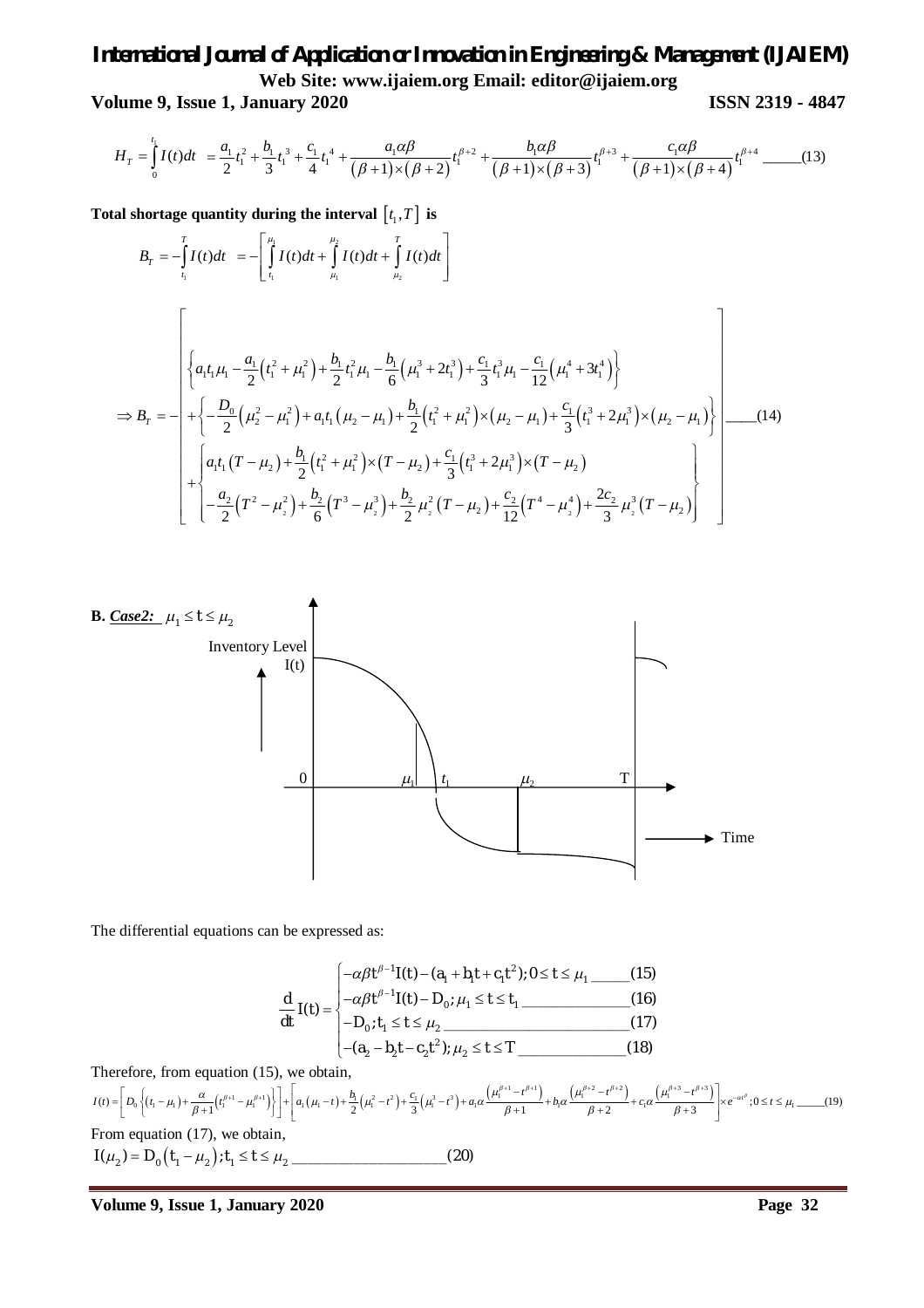### **Volume 9, Issue 1, January 2020 ISSN 2319 - 4847**

From equation (18), we obtain,

$$
I(t) = D_0 t - a_2 t + \frac{b_2}{2} (\mu_2^2 + t^2) + \frac{c_2}{3} (2\mu_2^3 + t^3); \mu_2 \le t \le T
$$
 (21)

**The beginning inventory level is calculated as,**

 $\mu_0^0 t_1 + \frac{\mu_0 \alpha}{\beta + 1} \left( t_1^{\beta + 1} - \mu_1^{\beta + 1} \right) - \frac{\mu_1}{2} \mu_1^2 - \frac{2 \mu_1}{3} \mu_1^3 + \frac{\mu_1 \alpha}{\beta + 1} \mu_1^{\beta + 1} + \frac{\mu_1 \alpha}{\beta + 2} \mu_1^{\beta + 2} + \frac{\mu_1 \alpha}{\beta + 3} \mu_1^{\beta + 3}$ 2 \_\_\_\_\_\_\_\_\_\_(22) 1 2 3 1 2 3 *<sup>D</sup> b c a b c S D t t* 

Total number of items that deteriorates during the interval  $\left[\begin{smallmatrix} 0,t_1 \end{smallmatrix}\right]$  is

$$
D_{\tau} = S - \int_{0}^{t_1} R(t)dt = \frac{D_0 \alpha}{\beta + 1} \left( t_1^{\beta + 1} - \mu_1^{\beta + 1} \right) + \frac{a_1 \alpha}{\beta + 1} \mu_1^{\beta + 1} + \frac{b_1 \alpha}{\beta + 2} \mu_1^{\beta + 2} + \frac{c_1 \alpha}{\beta + 3} \mu_1^{\beta + 3}; 0 \le t \le t_1
$$
 (23)

The total number of inventory carried during the interval  $\lfloor 0, t_{\mathfrak{t}} \rfloor$  is

$$
H_{T} = \frac{D_{0}}{2} t_{1}^{2} - \frac{D_{0} \alpha}{\beta + 1} \mu_{1}^{\beta + 2} - \frac{b_{1}}{6} \mu_{1}^{3} - \frac{c_{1}}{4} \mu_{1}^{4} + \frac{2a_{1} \alpha}{\beta + 2} \mu_{1}^{\beta + 2} + \frac{b_{1} \alpha}{\beta + 3} \mu_{1}^{\beta + 3} + \frac{c_{1} \alpha}{\beta + 4} \mu_{1}^{\beta + 4} + \left(\frac{b_{1} \alpha}{\beta + 1}\right) \times \left(\frac{\beta + 2}{\beta + 3}\right) \mu_{1}^{\beta + 3} + \left(\frac{c_{1} \alpha}{\beta + 1}\right) \times \left(\frac{\beta + 3}{\beta + 4}\right) \mu_{1}^{\beta + 4} \quad \text{(24)}
$$

Total shortage quantity during the interval  $\lfloor t_1, T \rfloor$  is

$$
B_{\tau} = -\int_{t_1}^{T} I(t)dt = \frac{D_0}{2} \left(t_1^2 - 2t_1\mu_2 + 2\mu_2^2 - T^2\right) + \frac{a_2}{2} \left(T^2 - \mu_2^2\right) + \frac{b_2}{6} \left(4\mu_2^3 - 3\mu_2^2 T - T^3\right) + \frac{c_2}{12} \left(9\mu_2^4 - 8\mu_2^3 T - T^4\right)
$$
 (25)

#### **IV. METHOD OF SOLUTION**

In order to solve our model we obtain our following results by using the following parameter values. Here, we apply LINGO software for the solution of our problem where our target is to reduce the deteriorating items as well as the shortage quantity in the entire inventory management system.

#### Values of input parameter:

 $\alpha$ =0.03,  $\beta$  =1.1, T=4 weeks,  $t_2$ =15 weeks,  $D_0$ =5 units,  $a_1$ =3,  $a_2$ =1,  $b_1$ =3.5,  $b_2$ =1.1,  $c_1$ =3.8,  $c_2$ =1.2,  $\mu_1$ =5,  $\mu_2$ =8.

|                                       | <b>OPTIMAL SOLUTION</b>              |                                      |                                     |                                    |                        |                                                       |
|---------------------------------------|--------------------------------------|--------------------------------------|-------------------------------------|------------------------------------|------------------------|-------------------------------------------------------|
| <b>DIFFERENT</b><br><b>SITUATIONS</b> | <b>BEGINNING</b><br><b>INVENTORY</b> | <b>DETERIORATING</b><br><b>ITEMS</b> | <b>CARRYING</b><br><b>INVENTORY</b> | <b>SHORTAGE</b><br><b>QUANTITY</b> | <b>OPTIMAL</b><br>TIME | <b>MAXIMUM</b><br><b>INVENTORY</b><br>LEVEL $I(t)$ IN |
|                                       | (S) IN UNITS                         | $(D_{\tau})$ in units                | $(H_{\tau})$ in units               | $(B_{T})$<br>IN<br><b>UNITS</b>    | $(t_1^*)$ IN WEEKS     | <b>UNITS</b>                                          |
| A. CASE<br>A<br>1:                    | 552.67                               | 11.45                                | 79.84                               | 26                                 | 7                      | 1045.78                                               |
| <b>B.</b> CASE<br>B<br>2:             | 557.53                               | 10.26                                | 80.12                               | 22.33                              | 7.1                    | 1105.38                                               |

In our model, our objective is to reduce the deterioration items and a huge number of shortages in an inventory management system. We consider the different situations for controlling these. Here, we observed that the total number of deteriorating items and the total number of shortage quantity are gradually decreased by considering two different scenarios. In first case, the deteriorating item is 11.45 units and the number of shortage quantity is 26 units whereas in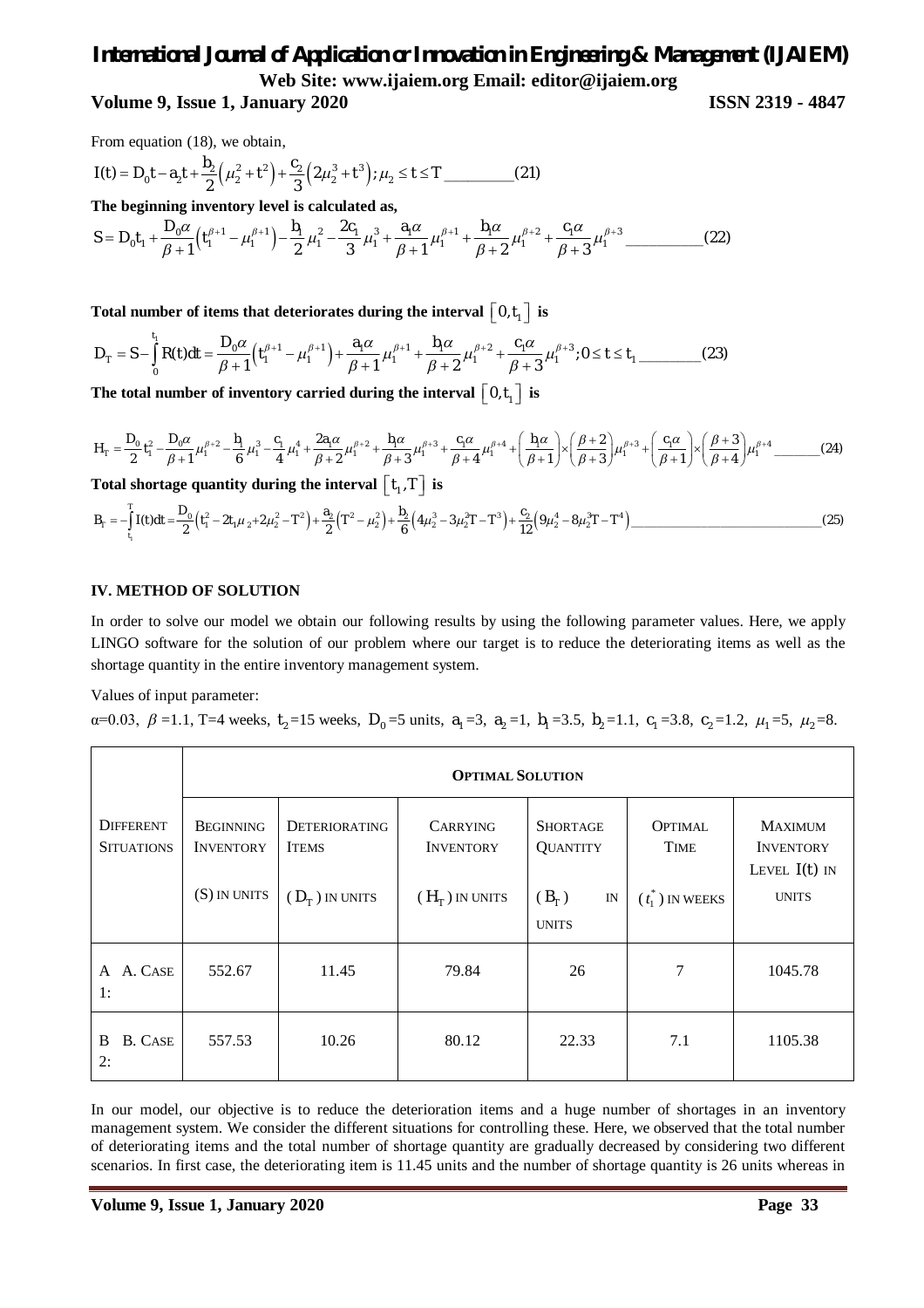#### **Volume 9, Issue 1, January 2020 ISSN 2319 - 4847**

the second case, the deteriorating item is 10.26 units and the number of shortage quantity is 22.33 units. So, we can control the total number of deteriorating items and the number of shortage quantity in the entire inventory management system by considering variable situations.

#### **V. CONCLUSION**

In this paper, we consider our model is an inventory problem where we determine the total number of deteriorating items and total number of shortage quantity. Here, we reduce the deteriorating items and the shortage quantity by considering two different situations but, it can also be applied for other situations. Weibull distributed deterioration is applied in our model for deterioration but, some other distribution techniques can be applied in future. In our model, the deteriorating items are not considered to replace or repair or they cannot be reused but in practical situation, it is not always possible, they may be remanufactured or may be reused in future. Here, we have considered our model is in deterministic in nature but we may apply our model also in an uncertain environment. In our problem, we have used LINGO software as a method of solution but, for solution some other advanced soft computing techniques may be applied in future.

#### **REFERENCES**

- [1] Aggarwal, S. P., "A Note on an Order-Level Inventory Model for a System with Constant Rate of Deterioration", Opsearch, 15, pp. 184-187, 1978.
- [2] Bahari-Kashani, H., "Replenishment Schedule for Deteriorating Items with Time-Proportional Demand", Journal of the Operational Research Society, 40, pp. 75-81**,** 1989.
- [3] Berrotoni, J. N., "Practical Applications of Weibull Distribution", ASQC Tech. Conf. Trans., pp. 303-323, 1962.
- [4] Chakrabarty, T., Giri B.C. and Chaudhuri K. S., "An EOQ Models for Items with Weibull Distribution Deterioration, Shortages and Trended Demand: An Extension of Philip's Model", Computers Ops. Res., Vol. 25, No. 7/8, pp. 649-657, 1998.
- [5] Donaldson, W. A., "Inventory Replenishment Policy for a Linear Trend in Demand-an Analytical Solution", Operational Research Quarterly, 28, pp. 663-670, 1977.
- [6] Goyal, S. K., Morin D. and Nebebe, F., "The Finite Horizon Trended Inventory Replenishment Problem with Shortages", Journal of the Operational Research Society, 43, pp. 1173-1178, 1992.
- [7] Misra, R. B., "Optimum Production Lot-Size Model for a System with Deteriorating Inventory", International Journal of Production Research, 13, pp. 495-505**,** 1975.
- [8] Philip, G. C., "A Generalized EOQ Model for Items with Weibull Distribution Deterioration", AIIE Transactions, 6, pp. 159-162**,** 1974.
- [9] Sen, N. and Saha, S., "An Inventory Model for Deteriorating Items with Time Dependent Holding Cost and Shortages under Permissible Delay in Payment", International Journal of Procurement Management, Vol. 11, No. 4, pp. 518-531, 2018.
- [10] Shah, Y. K. and Jaiswal, M. C., "An Order-Level Inventory Model for a System with Constant Rate of Deterioration", Opsearch, 14, pp. 174-184, 1977.
- [11] Wee, H. M., "Deteriorating Inventory Model with Quantity Discount, Pricing and Partial Backordering", International Journal of Production Economics, 59, pp. 511-518, 1999.
- [12] Wee, H. M. and Law, S. T., "Replenishment and Pricing Policy for Deteriorating Items Taking Account of the Time Value of Money", International Journal of Production Economics, 71, pp. 213-220**,** 2001.
- [13] Whitin, T. M., "Theory of Inventory Management", Princeton University Press, Princeton, NJ, 1957.
- [14] Wu, K. S., "An Ordering Policy for Items with Weibull Distribution Deterioration under Permissible Delay in Payments", Tamsui Oxford Journal of Mathematical Science, Vol. 14, pp. 39-54, 1998.